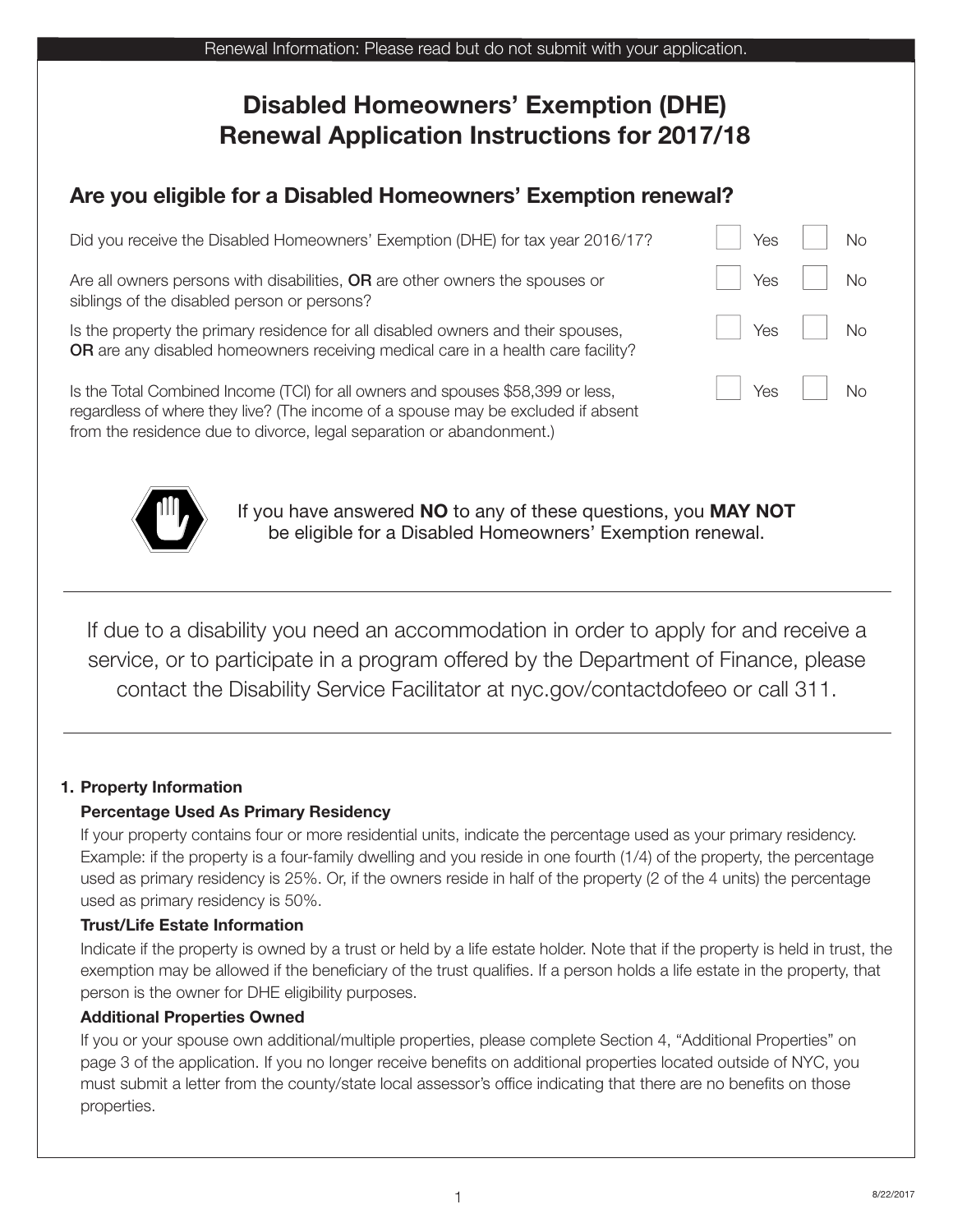#### **2. Owner Information**

 This section must be completed for all owners of the property (each person on the deed or stock certificate). Information for all owners is required even if not all of the owners live on the property.

 Indicate if the property is the primary residence for each owner. If the property is not the primary residence for an owner, or if the owner is absent from the property due to receiving medical care in a health care facility or due to divorce, legal separation or abandonment, you must submit proof with the application.

- Social Security Numbers or Individual Taxpayer Identification Number (ITIN) must be included.
- Indicate the relationship of the owner to other owners of the property.

#### **3. Income Information**

#### **Proof of Income**

#### **In the box provided on page 3, indicate the Total Combined Income for all owners and spouses,**

regardless of where they live, for calendar year 2016. If 2016 income is not available, you can use income for 2015. (The income of a spouse may be excluded if absent from the residence due to divorce, legal separation or abandonment.) Please note: This is not your Federal Adjusted Gross Income.

| <b>Income Sources</b>                                                                                                                                                                                                                                                                                                                                        |    |                           |                                                                                                                                                                                |    |
|--------------------------------------------------------------------------------------------------------------------------------------------------------------------------------------------------------------------------------------------------------------------------------------------------------------------------------------------------------------|----|---------------------------|--------------------------------------------------------------------------------------------------------------------------------------------------------------------------------|----|
| a. All Social Security payments (must \$<br>be full amount received and not the                                                                                                                                                                                                                                                                              |    |                           | h. Interest (including nontaxable<br>interest)                                                                                                                                 | \$ |
| taxable amount)                                                                                                                                                                                                                                                                                                                                              |    |                           | Income from trusts                                                                                                                                                             | \$ |
| b. Dividends                                                                                                                                                                                                                                                                                                                                                 | \$ |                           | Net earnings from farming,                                                                                                                                                     | \$ |
| c. Capital gains                                                                                                                                                                                                                                                                                                                                             | \$ |                           | business or profession                                                                                                                                                         |    |
| d. Gains from sales or exchanges                                                                                                                                                                                                                                                                                                                             | \$ |                           | k. Net rental income                                                                                                                                                           |    |
| e. Payments from governmental or                                                                                                                                                                                                                                                                                                                             | \$ |                           | Alimony or support money                                                                                                                                                       |    |
| private retirement or pension plans                                                                                                                                                                                                                                                                                                                          |    | m. Unemployment insurance |                                                                                                                                                                                |    |
| f. IRA and Annuity Earnings                                                                                                                                                                                                                                                                                                                                  | \$ |                           | payments, disability payments,                                                                                                                                                 |    |
| g. Salaries and wages<br>(including bonuses)                                                                                                                                                                                                                                                                                                                 | \$ |                           | workers' compensation, etc.                                                                                                                                                    |    |
| *Allowable Deductions:<br>- Unreimbursed medical and prescription drug expenses.<br>This does not include unpaid expense bills.<br>If you filed the 1040 Federal Tax Return and completed<br>a schedule A, we can use the information on the schedule<br>for paid unreimbursed medical or prescription expenses.<br>You do not have to send in the receipts. |    |                           | Total Income Sources + \$<br>(add lines a-m)<br>*Unreimbursed medical and<br>prescription drug expenses<br>Total Combined Income $=$ \$                                        | \$ |
| Total Combined Income does not include:<br>- IRA distributions<br>- Cash Assistance (Public Assistance)<br>- Reverse mortgage proceeds (but any interest<br>or dividends realized from the investment of such<br>proceeds are income)                                                                                                                        |    |                           | - Supplemental Security Income (SSI)<br>- Gifts, inheritances<br>- Return of capital<br>- Nazi persecution reparation payments<br>- Federal Foster Grandparent Program payment |    |

#### **4. Certification**

All owners must sign and date the renewal application whether or not they reside at the property.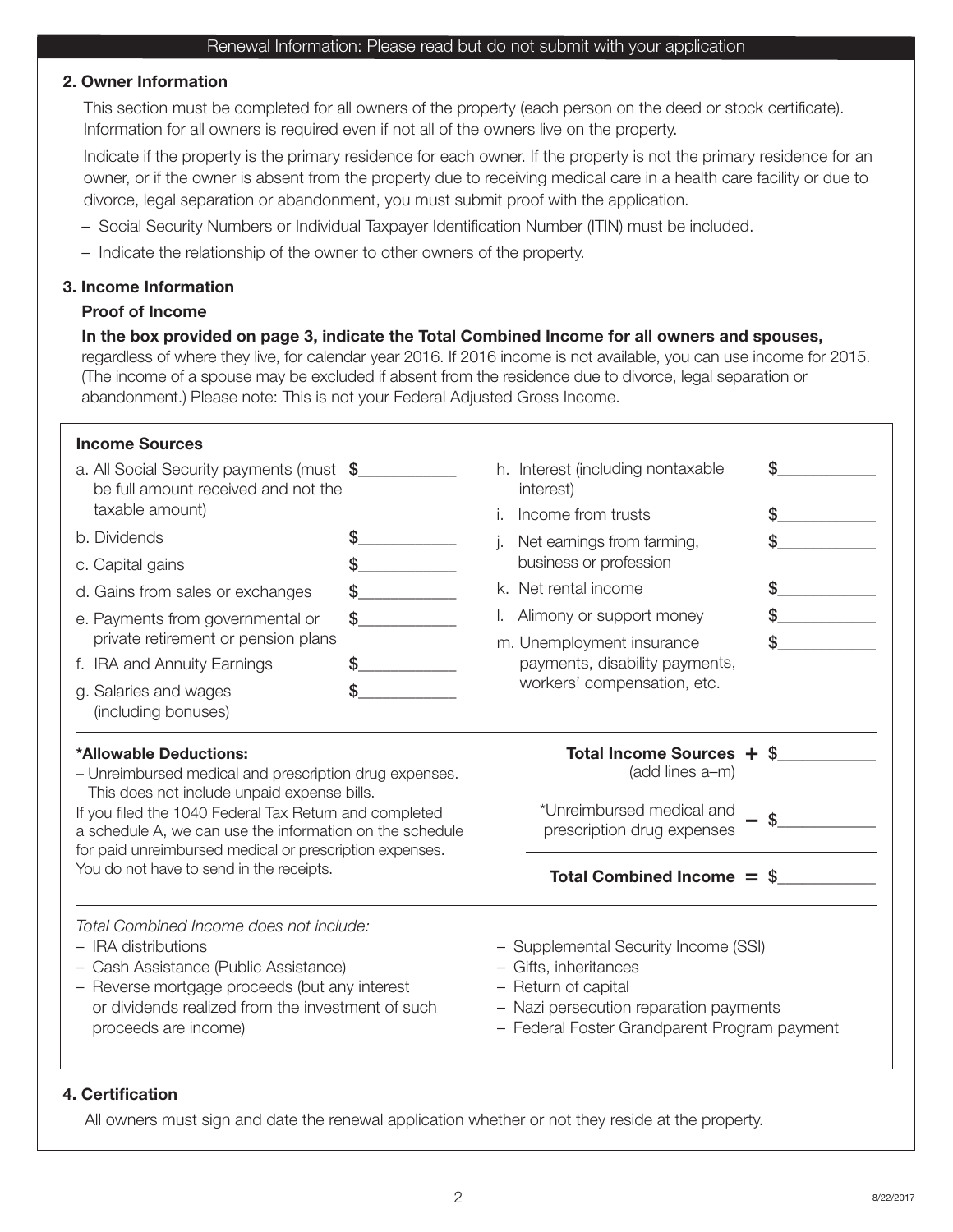

# Disabled Homeowners' Exemption (DHE) RENEWAL APPLICATION FOR 2017/18

## **Please be sure that ALL HOMEOWNERS sign the Certification section of this application on page 4.**

**Mail completed application by January 16, 2018 to: New York City Department of Finance, P.O. Box 311, Maplewood, N.J. 07040-0311**

PLEASE PRINT

| <b>1. PROPERTY INFORMATION</b>                                                                                                                                                                                                                                 |                                                          |                                          |  |      |                         |
|----------------------------------------------------------------------------------------------------------------------------------------------------------------------------------------------------------------------------------------------------------------|----------------------------------------------------------|------------------------------------------|--|------|-------------------------|
| <b>BOROUGH</b>                                                                                                                                                                                                                                                 | <b>BLOCK</b>                                             | LOT                                      |  |      | # OF COOPERATIVE SHARES |
| <b>STREET ADDRESS</b>                                                                                                                                                                                                                                          |                                                          |                                          |  | APT. |                         |
| <b>CITY</b>                                                                                                                                                                                                                                                    |                                                          | <b>STATE</b>                             |  | ZIP  |                         |
| <b>TYPE OF PROPERTY</b><br>Condominium unit<br>1-3 family dwelling<br>IF FAMILY UNIT WITH 4 OR MORE UNITS, ENTER<br>4+ family dwelling % OF SPACE USED FOR PRIMARY RESIDENCE:<br>Cooperative<br>$\%$                                                           |                                                          |                                          |  |      |                         |
| DATE YOU PURCHASED THE                                                                                                                                                                                                                                         |                                                          | COOPERATIVE/CONDO MANAGEMENT INFORMATION |  |      |                         |
| PROPERTY (mm/dd/yyyy)                                                                                                                                                                                                                                          | <b>COMPANY NAME</b><br><b>TELEPHONE</b><br><b>NUMBER</b> |                                          |  |      |                         |
| IS THERE A LIFE ESTATE ON THIS PROPERTY?                                                                                                                                                                                                                       |                                                          |                                          |  | Yes  | <b>No</b>               |
| IS THERE A TRUST ON THIS PROPERTY?                                                                                                                                                                                                                             |                                                          |                                          |  | Yes  | <b>No</b>               |
| WAS THE PROPERTY WILLED TO YOU?                                                                                                                                                                                                                                |                                                          |                                          |  |      | No                      |
| FOR COOPERATIVES ONLY: IS YOUR UNIT RECEIVING SENIOR CITIZEN RENT INCREASE EXEMPTION (SCRIE) OR<br>Yes<br>DISABILITY RENT INCREASE EXEMPTION (DRIE)?                                                                                                           |                                                          |                                          |  |      | No                      |
| IS THE PROPERTY THE PRIMARY RESIDENCE FOR ALL DISABLED OWNERS AND THEIR SPOUSES? (ALL OWNERS<br>Yes<br><b>No</b><br>MUST RESIDE ON THE PROPERTY UNLESS THEY ARE LEGALLY SEPARATED, DIVORCED, ABANDONED OR<br>RECEIVING MEDICAL CARE IN A HEALTH CARE FACILITY) |                                                          |                                          |  |      |                         |
| IF THE DISABLED OWNER IS RECEIVING MEDICAL CARE IN A HEALTH CARE FACILITY, DO YOU RESIDE ON THE<br><b>No</b><br>Yes<br>PROPERTY ALONE?                                                                                                                         |                                                          |                                          |  |      |                         |

## **2. OWNER(S) INFORMATION**

- For a life estate, provide owner info for life estate holder and spouse.
- For a trust, provide owner info for beneficiary/trustee and submit copy of entire Trust Agreement.
- If an owner is deceased, do not include info. Submit copy of death certificate.
- If the property was willed to an owner, please submit copy of last will and testament, probate or court order.
- For divorced, legally separated, or abandoned owners, do not include info for absent owner. Submit copy of court documents.
- For owner receiving medical care in a health care facility, submit documentation from health care facility.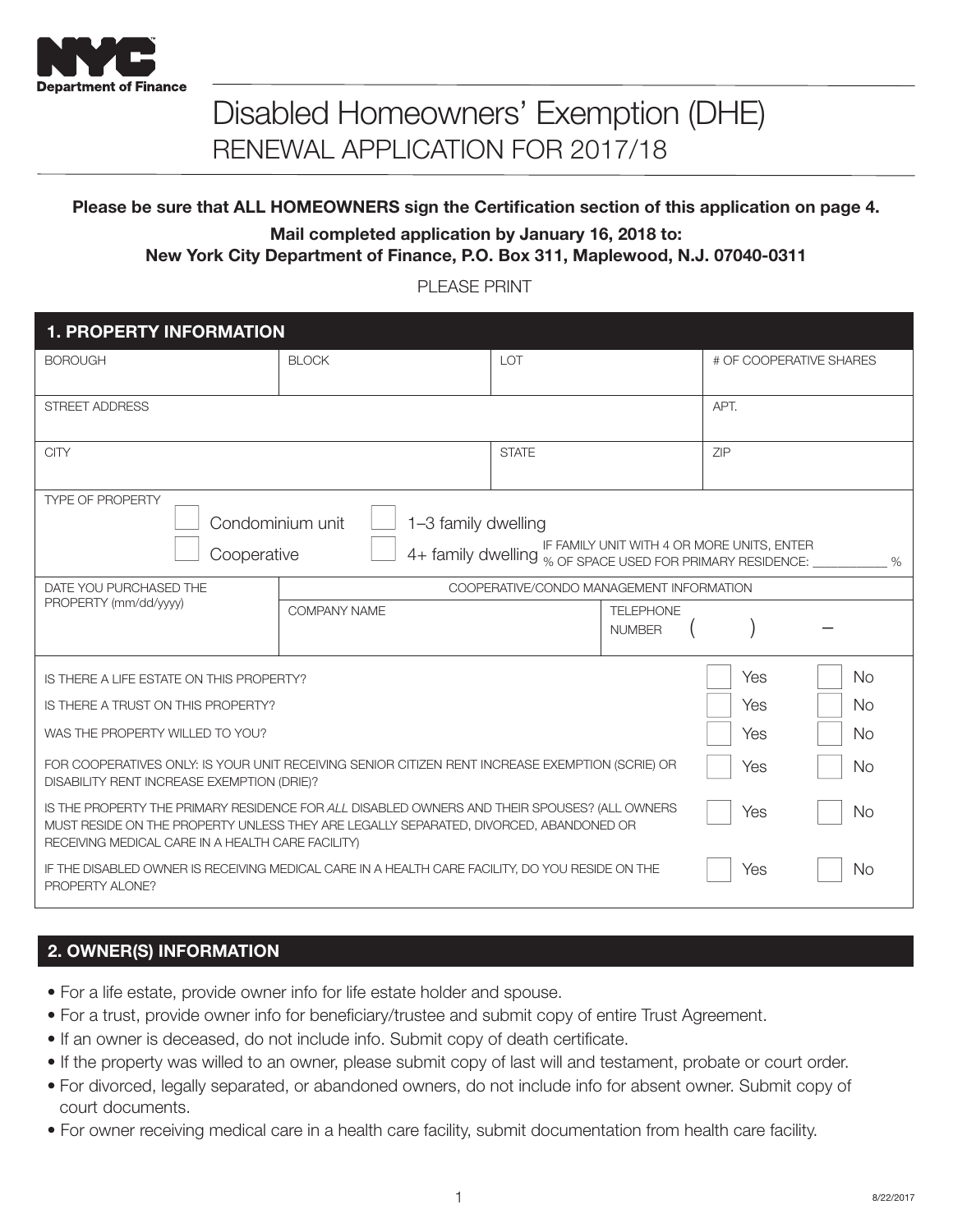## Disabled Homeowners' Exemption (DHE) RENEWAL APPLICATION — 2017/18

## **2. OWNER(S) INFORMATION (CONTINUED)**

#### **Owner 1:**

| NAME (FIRST, LAST)                |                                                                  |
|-----------------------------------|------------------------------------------------------------------|
| DATE OF BIRTH (mm/dd/yyyy)        | SOCIAL SECURITY / ITIN NUMBER                                    |
| <b>TELEPHONE</b><br><b>NUMBER</b> | <b>CELL PHONE</b><br><b>NUMBER</b>                               |
| <b>EMAIL ADDRESS</b>              | <b>IS THIS THE PRIMARY</b><br>Yes<br>No<br>RESIDENCE OF OWNER 1? |

#### **Owner 2:**

| NAME (FIRST, LAST)                                               |                                                                          |
|------------------------------------------------------------------|--------------------------------------------------------------------------|
| DATE OF BIRTH (mm/dd/yyyy)                                       | SOCIAL SECURITY / ITIN NUMBER                                            |
| <b>TELEPHONE</b><br><b>NUMBER</b>                                | <b>CELL PHONE</b><br><b>NUMBER</b>                                       |
| <b>EMAIL ADDRESS</b>                                             | <b>IS THIS THE PRIMARY</b><br>No.<br>Yes<br><b>RESIDENCE OF OWNER 2?</b> |
| ARE OWNERS 1 AND 2<br>Yes<br><b>No</b><br>MARRIED TO EACH OTHER? | ARE OWNERS 1 AND 2<br>Yes<br>No.<br>SIBLINGS (BROTHERS / SISTERS?)       |

## **Owner 3:**

| NAME (FIRST, LAST)                |                                                                         |
|-----------------------------------|-------------------------------------------------------------------------|
| DATE OF BIRTH (mm/dd/yyyy)        | SOCIAL SECURITY / ITIN NUMBER                                           |
| <b>TELEPHONE</b><br><b>NUMBER</b> | <b>CELL PHONE</b><br><b>NUMBER</b>                                      |
| <b>EMAIL ADDRESS</b>              | <b>IS THIS THE PRIMARY</b><br>Yes<br><b>No</b><br>RESIDENCE OF OWNER 3? |
| RELATIONSHIP TO OWNERS 1 AND 2    |                                                                         |

## **Owner Representative Contact Information:**

If <sup>a</sup> relative or appointed guardian is responsible for handling the owner's affairs related to this application, please provide documentation.

| NAME (FIRST, LAST)                |                                    |
|-----------------------------------|------------------------------------|
| <b>TELEPHONE</b><br><b>NUMBER</b> | <b>CELL PHONE</b><br><b>NUMBER</b> |
| <b>EMAIL ADDRESS</b>              |                                    |
| RELATIONSHIP TO OWNERS            |                                    |

The Federal Privacy Act of 1974, as amended, requires agencies requesting Social Security Numbers to inform individuals from whom they seek this information as to whether compliance with the request is voluntary or mandatory, why the request is being made and how the information will be used. The disclosure of Social Security Numbers for applicants and income-earning occupants is mandatory and is required by section 11-102.1 of the Administrative Code of the City of New York. Such numbers disclosed on any reports or returns are requested for tax administration purposes and will be used to facilitate the processing of reports and to establish and maintain a uniform system for identifying taxpayers who are or may be subject to taxes administered and collected by the Department of Finance. Such numbers may also be disclosed as part of information contained in the taxpayer's return to another department, person, agency or entity as may be required by law, or if the applicant or income-earning occupants give written authorization to the Department of Finance.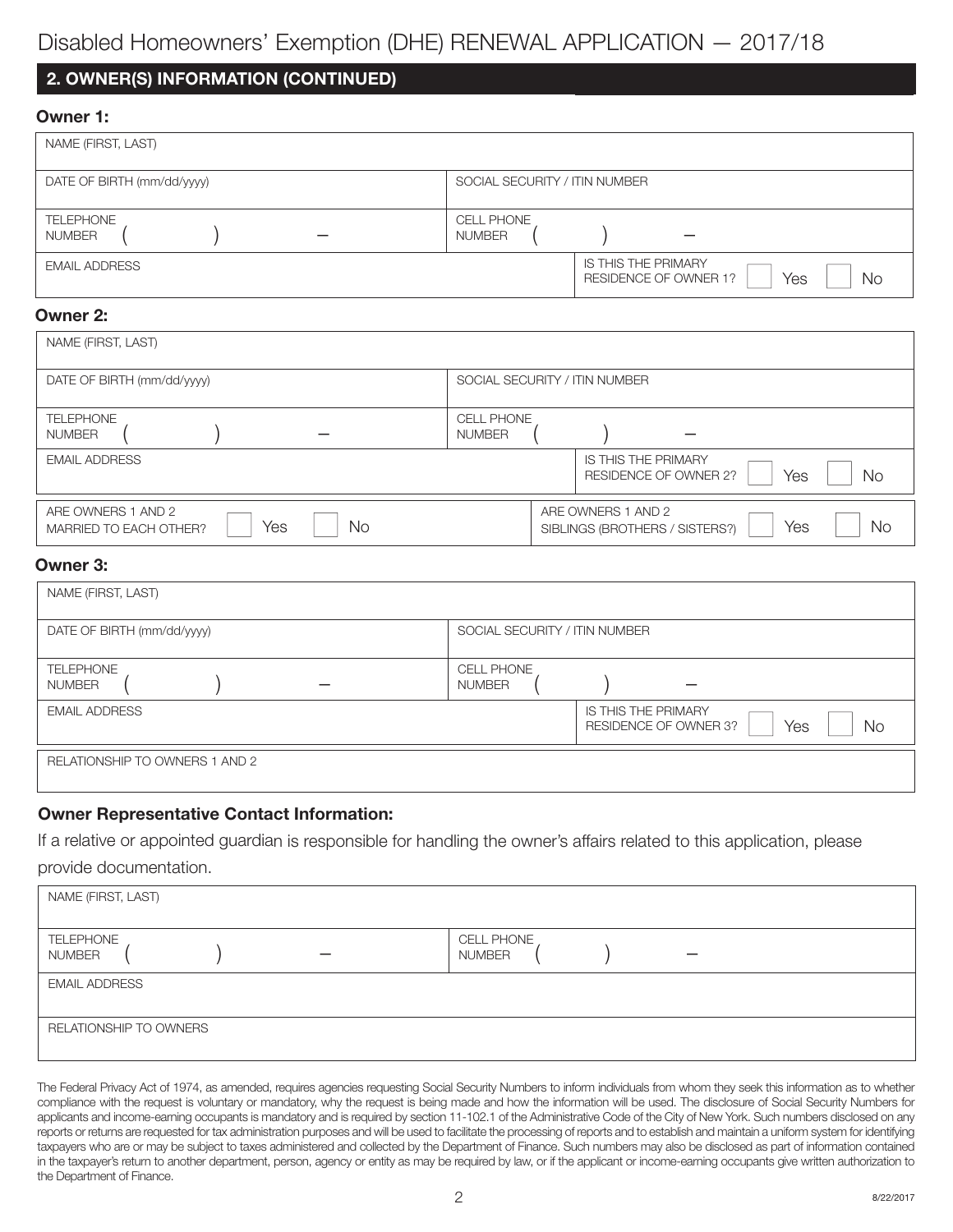## **3. TOTAL COMBINED INCOME INFORMATION**

| <u>u. IUIAE UUMPINED INUUME INI UNIMATIUN</u>                                                                                                                                                                                                                                                                                                                                               |  |
|---------------------------------------------------------------------------------------------------------------------------------------------------------------------------------------------------------------------------------------------------------------------------------------------------------------------------------------------------------------------------------------------|--|
| TOTAL COMBINED INCOME (TCI), SEE SECTION 3 OF THE INSTRUCTIONS TO DETERMINE WHAT INCOME TO INCLUDE FOR THE TCI.<br>SUBTRACT ANY UNREIMBURSED MEDICAL AND PRESCRIPTION DRUG EXPENSES.                                                                                                                                                                                                        |  |
| Enter your Total Combined Income for 2016, for all owners and spouses,<br>regardless of where they live and whether or not their names appear on the deed.<br>The income of a spouse may be excluded if absent from the residence due to divorce,<br>legal separation or abandonment. Submit court documents.<br><b>Note:</b> If 2016 income is not available, you can use income for 2015. |  |
|                                                                                                                                                                                                                                                                                                                                                                                             |  |

## **You MUST provide the following documents to renew your Disabled Homeowners' Exemption.**

## **Proof of Income (for all owners):**

## n **If you did not file personal tax returns for <sup>2016</sup> or 2015, please do not check this box.**

If you or you and your spouse filed Federal and New York State personal income tax returns for the 2016 or 2015 tax year, check this box if you authorize the NYC Department of Finance to use the most recent income tax return information DOF received from the Internal Revenue Service and the New York State Department of Taxation & Finance to process your application, in lieu of your submitting copies of the documents. **OR**

- ✓ Submit a copy of your Federal and New York State personal income tax returns for the 2016 or 2015 tax year, whichever is the most recent year for which you have filed, with the application for all owners and their spouses, regardless of where they reside and whether or not their names appear on the deed. **OR**
- ✓ If you have not submitted a 2016 or 2015 Federal Income Tax return, then submit verification of income for 2016 or 2015, whichever is the most recent year for which you have information, such as: State Income Tax Return, Social Security 1099(s), 1099s, pension, annuities, alimony, unemployment, workers' compensation, rental income from tenants, etc.

#### **Allowable Deductions, if applicable:**

- ✓ Copies of paid unreimbursed medical or prescription expenses for 2016. If 2016 is not available, you can use 2015. DO NOT submit copies of unpaid bills. If you filed the 1040 Federal Tax Return and completed a schedule A, we can use the information on the schedule for paid unreimbursed medical or prescription expenses. You do not have to send in the receipts.
- ✓ Proof of unreimbursed medical and prescription expenses must be for the same tax year as the income documentation submitted.

| 4. ADDITIONAL PROPERTIES OWNED (IF ANY)                                                                                |                                                                 |  |  |  |  |
|------------------------------------------------------------------------------------------------------------------------|-----------------------------------------------------------------|--|--|--|--|
| <b>No</b><br>Yes<br>Do any owners own additional properties?<br>IF NO, PROCEED TO THE CERTIFICATION SECTION ON PAGE 4. | IF YES, HOW MANY TOTAL<br>PROPERTIES DO ALL<br>THE OWNERS HAVE? |  |  |  |  |

Complete the following for each additional property. If the property is in NYC, please provide the Borough/Block/Lot Number.

## **Additional property 1:**

| <b>BOROUGH</b>                                                                                                                                                                                                                               | <b>BLOCK</b> | <b>LOT</b>      |              | OR | <b>PARCEL ID</b> |        |
|----------------------------------------------------------------------------------------------------------------------------------------------------------------------------------------------------------------------------------------------|--------------|-----------------|--------------|----|------------------|--------|
| OWNER(S) NAME                                                                                                                                                                                                                                |              |                 |              |    |                  |        |
| <b>STREET ADDRESS</b>                                                                                                                                                                                                                        |              |                 |              |    | <b>APT</b>       |        |
| <b>CITY</b>                                                                                                                                                                                                                                  |              |                 | <b>STATE</b> |    | <b>ZIP</b>       |        |
| <b>EXEMPTIONS RECEIVED</b>                                                                                                                                                                                                                   |              |                 |              |    |                  |        |
| <b>Basic STAR/Enhanced STAR</b>                                                                                                                                                                                                              | Senior       | <b>Disabled</b> |              |    | Veterans         | Other: |
| An owner and their spouse cannot have exemptions on more than one property, unless the spouse or former spouse is<br>absent due to divorce, legal separation or abandonment. In one of those cases, please submit a copy of court documents. |              |                 |              |    |                  |        |